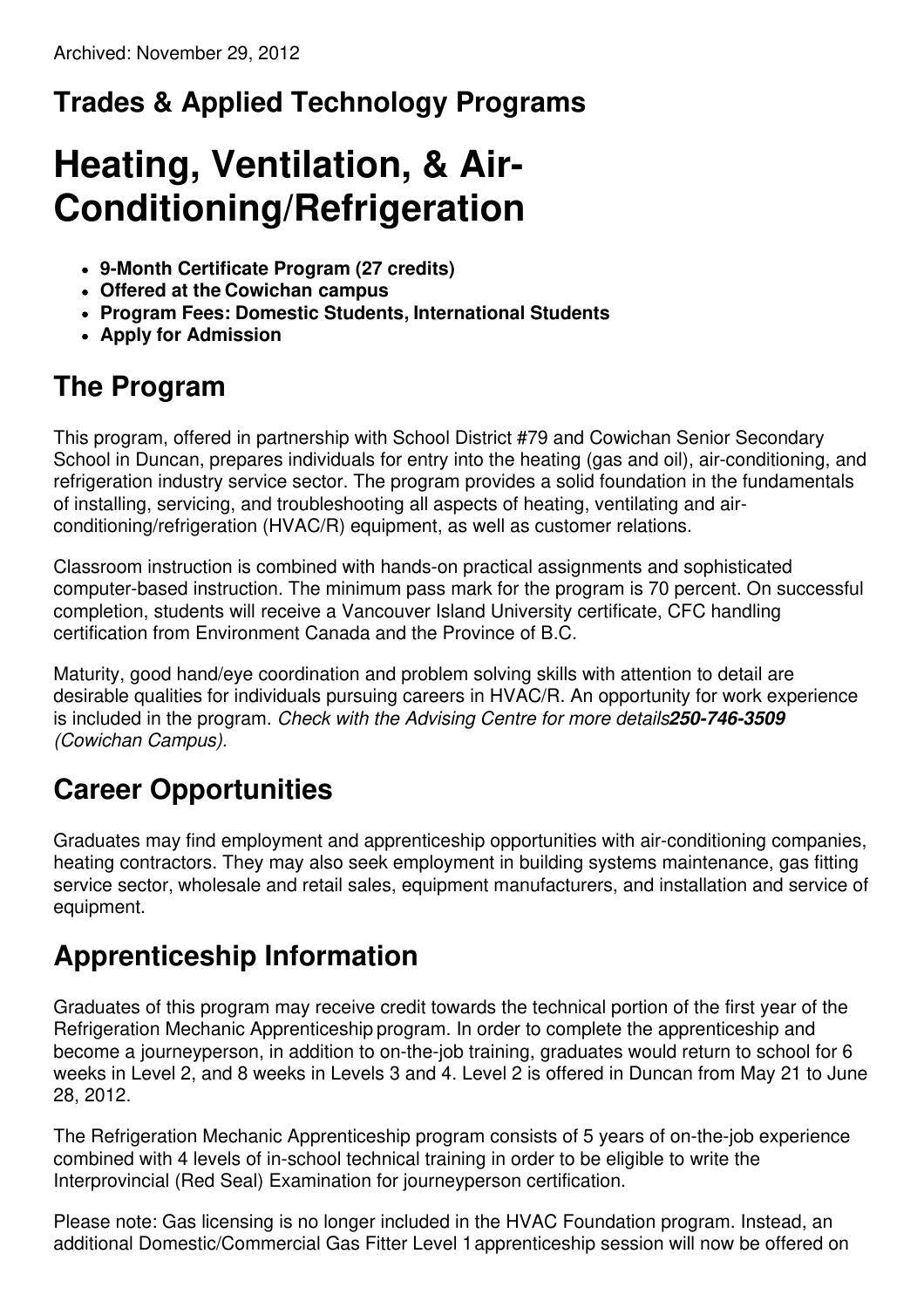an ongoing basis at the Cowichan Campus of Vancouver Island University.

For more information on apprenticeship training, please visit the website at www.itabc.ca, contact the Industry Training Centre at 1-866-660-6011, or call Tanya Reiber at Vancouver Island University toll-free at 1-888-920-2221 local 6112.

## **Admission Requirements**

- Grade 12, or equivalent, or mature student status.
- Physically fit and good hand-eye coordination.
- Successful completion of assessment testing.
- Personal profile.
- A criminal record check is required.
- See also Trades general admission requirements.

## **Start Date and Application Deadline**

The program starts in September and applications are accepted on an ongoing basis. For further information regarding applications and program contacts check the Program Availability List.

#### **Program Outline**

| Heating, Ventilation, & Air-Conditioning/Refrigeration                      | <b>Credits</b> |
|-----------------------------------------------------------------------------|----------------|
| HVAC 101T - (Shop and Personal Safety)                                      | .8             |
| HVAC 102T - (Shop Tools and Equipment)                                      | 1.1            |
| HVAC 103T - (Fundamentals of Electricity and Magnetism)                     | 1.1            |
| HVAC 104T - (The Canadian Electrical Code C22.1-98)                         | .6             |
| HVAC 105T - (Automatic Controls)                                            | 1              |
| HVAC 106T - (Electric Motors)                                               | 1              |
| HVAC 107T - (Principles of Heat)                                            | 2.3            |
| HVAC 108T - (Commercial Refrigeration)                                      | 2.3            |
| HVAC 109T - (Dynamics of Air Conditioning, Heating and Humidification)      | 2.3            |
| HVAC 111T - (Alternate Heating Systems)                                     | .8             |
| HVAC 112T - (Air Filtration and Humidification)                             | .6             |
| HVAC 113T - (Dynamics of Air Conditioning--Cooling)                         | 1              |
| HVAC 114T - (All Weather Heating Systems)                                   | .6             |
| HVAC 115T - (Chilled Water Air Conditioning Systems)                        | .8             |
| HVAC 116T - (Work Experience)                                               | .7             |
| <b>Essential Skills</b>                                                     | <b>Credits</b> |
| ESFH 100T - (Personal Management Skills)                                    | 2.8            |
| ESFH 105T - (Heating, Ventilation, and Air-Conditioning/Refrigeration Math) | 1.4            |
| ESFH 110T - (Business Operations)                                           | .7             |
| ESFH 115T - (The Emerging Workplace)                                        | .7             |
| ESFH 120T - (Employment Strategies)                                         | 1.4            |
| <b>Apprenticeship</b>                                                       |                |
| RFRG 202 - (Refrigeration Apprentice - Level 2)                             |                |